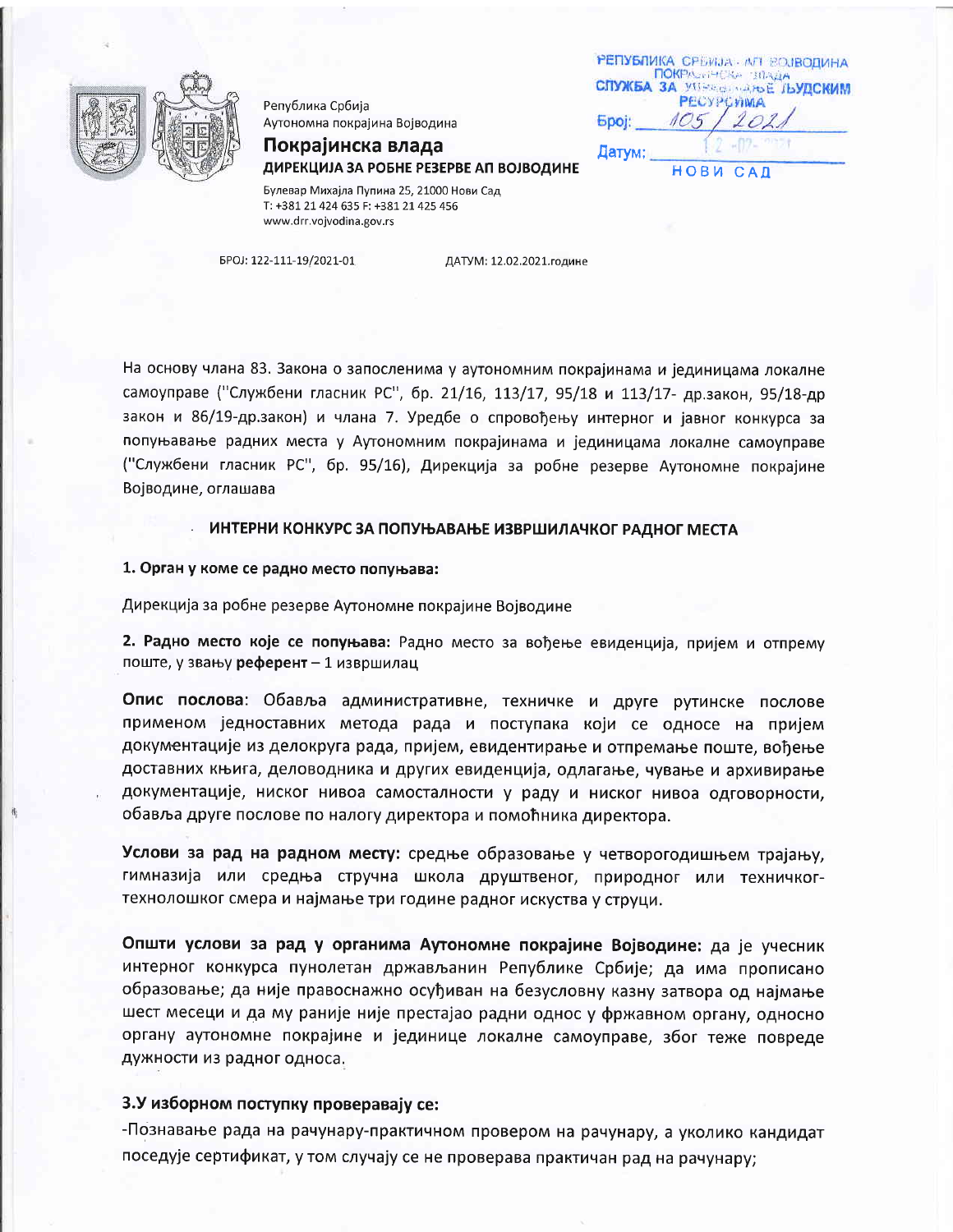-Стручна знања на радном месту-познавање Закона о општем управном поступку ("Службени гласник РС" бр.18/16), Уредба о канцеларијском пословању органа државне управе ("Службени гласник РС" бр. 80/92, 45/16 и 98/16). Упутство о канцеларијском пословању органа државне управе ("Службени гласник РС" бр. 10/93, 14/93-испр., 67/16 и 3/17)- усмено кроз разговор са кандидатом;

-Познавање вештина комуникације-усмено, кроз разговор са кандидатом.

## 4. Место рада: Нови сад, Булевар Михајла Пупина 25

5. Рок за подношење пријаве на интерни конкурс: рок за подношење пријаве на интерни конкурс је 8 дана и почиње да тече наредног радног дана од дана када је интерни конкурс оглашен на огласној табли у седишту Дирекције, односно рок за подношење пријава почиње 18.02.2021, а истиче 25.02.2021. године.

6. Лице које је овлашћено за давање обавештења: Ана Јовић, телефон 021/4881731

## 7. Датум оглашавања: 17.02.2021. године

8. Адреса на коју се подноси пријава: Дирекција за робне резерве Аутономне покрајине Војводине, Булевар Михајла Пупина 25, 21000 Нови Сад, са назнаком "За интерни конкурс за попуњавање радног места за вођење евиденција, пријем и отпрему поште, у звању референт - 1 извршилац".

# 9. Докази који се прилажу уз пријаву на интерни конкурс:

- Потписана пријава са адресом становања, контакт телефоном, e-mail адресом и потписаном изјавом у којој се учесник интерног конкурса опредељује да ли ће сам прибавити доказе о чињеницама о којима се води службена евиденција или ће то орган учинити уместо њега;

- биографија са наводима о досадашњем радном искуству;

-оригинал или оверена фотокопија уверења о држављанству, не старије од 6 месеци. -фотокопија личне карте односно испис очитане биометријске личне карте;

- оригинал или оверена фотокопија уверења МУП-а да кандидат није осуђиван на безусловну казну затвора од најмање шест месеци, не старије од шест месеци;

- оригинал или овоерена фотокопија дипломе којом се потврђује стручна спрема;

- оригинал или оверена фотокопија уверења о положеном државном стручном испиту; -оригинал или оверена фотокопија уверења о познавању рада на рачунару;

- фотокопије доказа о најмање три године радног искуства у струци (потврде, решења, уговори, копија радне књижице и други акти из којих се може утврдити на којим пословима, са којом стручном спремом и у ком периоду је стечено радно искуство);

Одредбом чл.9 ст.3. и 4. и 103. Закона о општем управном поступку ("Службени гласник РС", број 18/16) прописано је, између осталог, да су органи у обавези да по